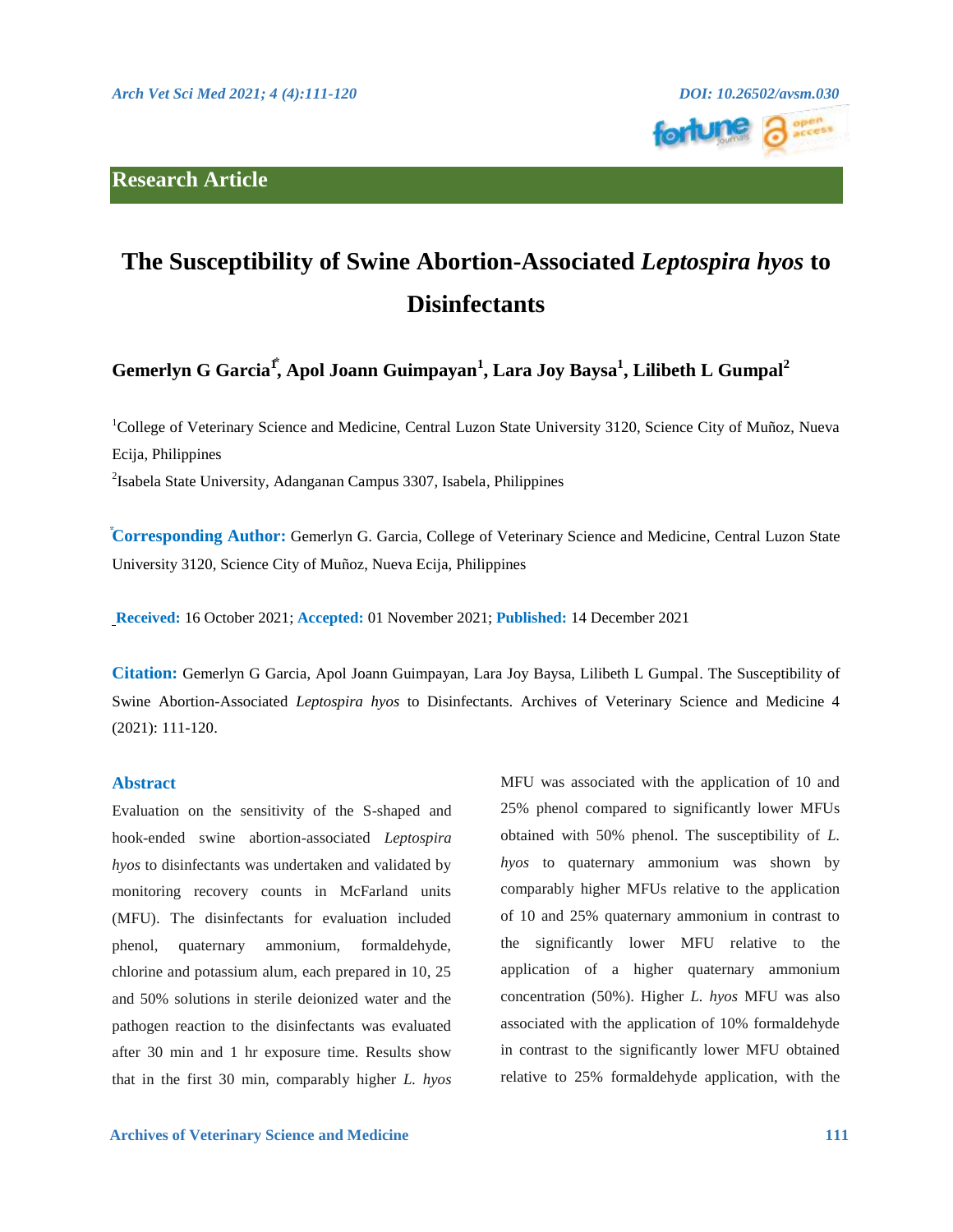least MFU linked with the 50% formaldehyde concentration. A trend marked by significantly higher *L. hyos* MFU was linked to the application of 10% chlorine, a lower MFU associated with 25% chlorine, while the least MFU recorded with 50% chlorine. The application 10 and 20% potassium alum contributed to comparable and significantly higher *L. hyos* MFU contrary to nil MFU related with 50% potassium alum application. Data obtained after 1 hr application of phenol, quaternary ammonium, formaldehyde, chlorine and potassium alum in 10%, 25% and 50% concentrations contributed to the recorded nil MFUs of *L. hyos* compared to data obtained in the first 30 minute exposure. These data highlight the significant action of the disinfectants on *L. hyos* which were apparently activated by disinfectant concentration and duration of exposure.

**Keywords:** Chlorine; Disinfectants; Formaldehyde; *Leptospira hyos*; McFarland units; Phenol; Potassium Alum; Quaternary ammonium

## **1. Introduction**

Leptospirosis is a globally important zoonotic disease which is reportedly caused by the pathogenic spirochetes of the genus Leptospira [1]. As a disease with sporadic in nature, leptospirosis is reported as an under-diagnosed disease in developing countries like the Philippines. Global warming that leads to extreme weather events such as cyclones, floods, increased rainfall, increased world population and urbanization are considered as the factors associated with upsurge in the incidence of leptospirosis [2]. Leptospirosis outbreaks usually happen during the rainy seasons in tropical regions and in late summer to early fall in

temperate regions, but most of the time, outbreaks follow periods of excess rainfall [3].

The pathogenic leptospirae enter their reservoir hosts like rats, infect the renal tubules of these animals and are readily shed in the urine of these hosts. The release of the pathogen in the environment, in moist soil and surface water where human activities related to animal farming, butchering, pest control and aquaculture render people and susceptible animals at risk for leptospira infection. Experts believe that Leptospira infection in pregnant sows is often unnoticed and is only recognized when infections advance which are often accompanied by successive cases of abortion in production areas [4]. Unwittingly, the accessibility of Leptospira rat vectors on detritus from aborted sows in a farm with faulty rodent control may provide a portal for the transmission of leptospirosis between susceptible animals and among animal handlers in the same workplace, under favorable environmental conditions.

Leptospira pathogens may continue to have a major impact on the health of food-producing animals and on people who live in areas where control programs for Leptospira may not exist. The barriers to the control of leptospirosis are believed to be precipitated by inadequate diagnostic capacity, lack of concerted efforts to assess the impact of leptospirosis on animal health and limited research that explores control and treatment measures against the pathogen. Identification of disinfectants that potentially eliminate Leptospira is deemed necessary in situations where plans for the prevention or control program against the infection are initiated.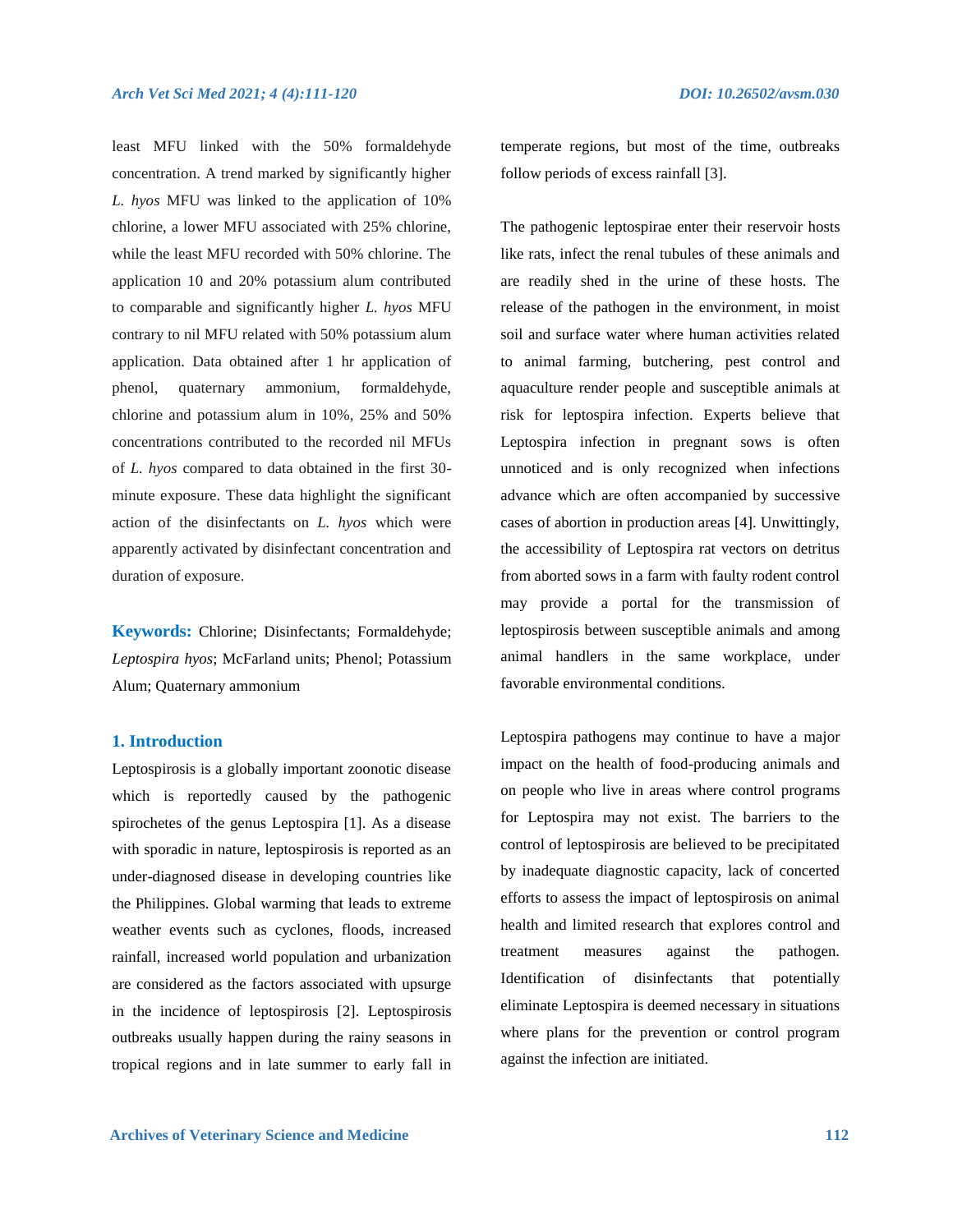Effort to develop a control strategy against leptospiraassociated abortion in swine production is wanting. A research-generated information directed to the identification of the most practical method of disinfectant application in areas of infection, in places where transmitters of the infection thrive and in floodprone areas as control or preventive measure against the Leptospira pathogen is important. Work on this may essentially provide a basis for giving a recommendation for a low-cost strategy that minimizes the transmission of pathogenic Leptospira.

# **2. Materials and Methods**

#### **2.1 Bacterial strains used in the study**

Pure cultures of *Leptospira hyos* (Accession number MK629955) which was utilized in a previous study to evaluate its susceptibility to antibiotics [5] were recovered and used for this experiment.

# **2.2 Cultivation and microscopic evaluation of**  *Leptospira hyos*

The recovered samples were grown in replicated tubes that contained freshly-prepared Fletcher's medium supplemented with 8% rabbit serum. The samples were kept in an incubator at 31ºC for 24 hours. When the growth of *L. hyos* in the culture medium was already indicated by the presence a dinger zone within the period of incubation, the samples were collected and washed by centrifugation at 3000 rpm for 15 minutes.

The bacterial sediments in tubes were obtained in small aliquots (15 to 20  $\mu$ L) and placed as smears on slides. The slides were stained using the procedures of others [6] with slight modifications. The smears were fixed in 1% formalin before the application of 5% Sodium Bicarbonate. About 10 drops of basic fuchsin solution was placed on the smear, allowing the stain to adhere on the smear for 5 minutes at RT. The slides were washed with water and allowed to dry before microscopic evaluation.

# **2.3 In-vitro evaluation on the susceptibility of**  *Leptospira hyos* **to disinfectants**

At the start of this experiment, sample sediments of *L. hyos* were obtained from replicated tubes before centrifugation at 12,000 x g for 2 minutes. Samples of the sediments were re-suspended in 5 mL sterile deionized water (Thermo Fisher Scientific, USA) for the evaluation of cell density using McFarland standards while most of the samples were obtained as the test organism for the evaluation of the pathogen susceptibility to disinfectants. The inability of *L. hyos* to form colonies on the surface of a solid medium required the need to lay fresh culture of the pathogen  $(4.33 + 0.57$  MFU) in 1 mL Fletcher's medium and monitor cell density (expressed in McFarland Units/MFUs) using McFarland standards. Five (5) different kinds of disinfectants obtained from local distributors, each with the 5 described different modes of action were used in the study (Table 1).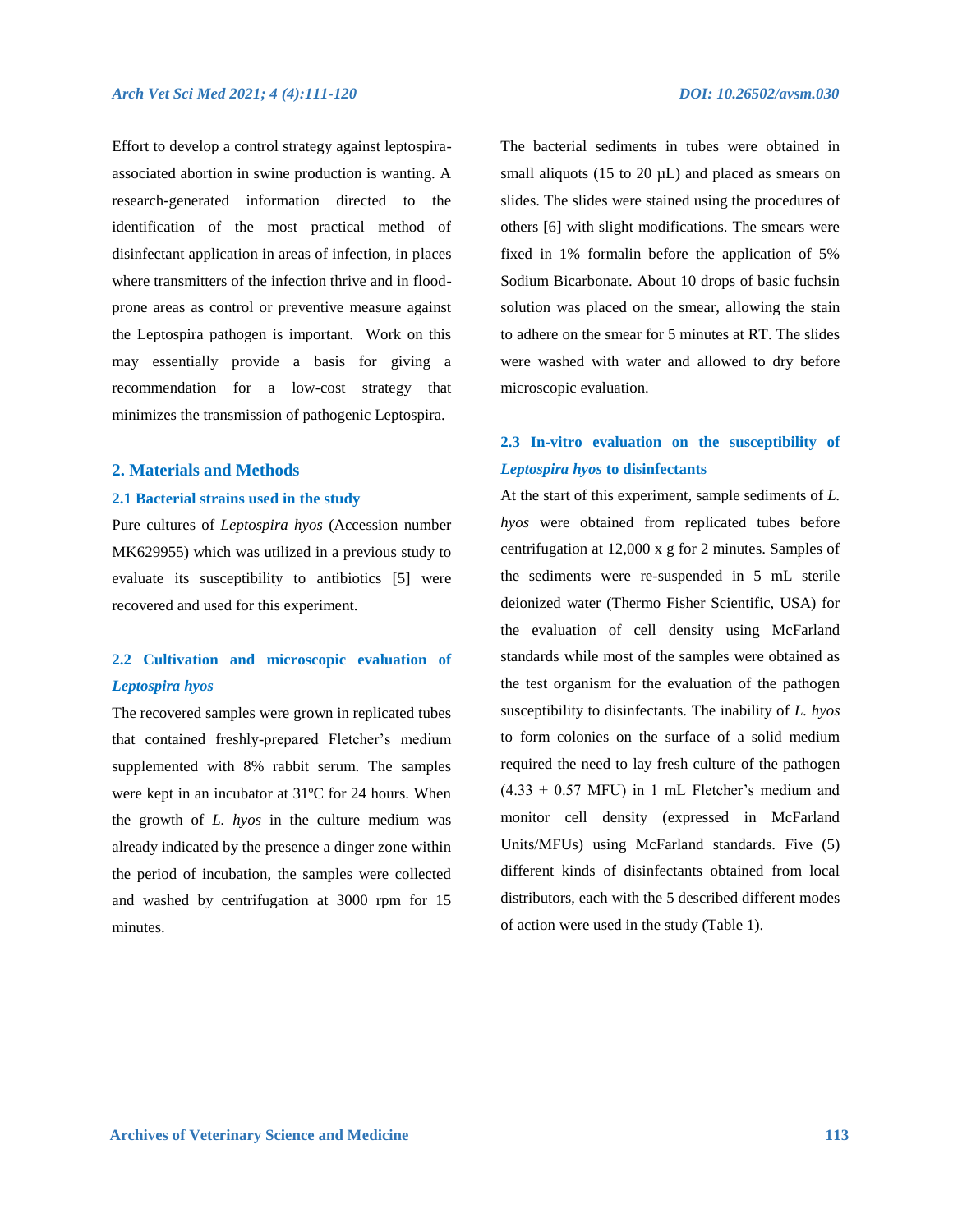| Disinfectants (Availability/Distributor)   | <b>Mode of Action</b>                                              |  |  |
|--------------------------------------------|--------------------------------------------------------------------|--|--|
|                                            |                                                                    |  |  |
| Phenol (3% solution, Lab Alley)            | Inactivates bacterial intracytoplasmic enzyme                      |  |  |
| Quaternary ammonium (10% solution, Satol)  | Damages the outer membranes of Gram-negative bacteria              |  |  |
| Formaldehyde (37% solution, Lab Alley)     | Causes lethal interaction with bacterial protein and nucleic acids |  |  |
| Chlorine (5% solution, Spectrum)           | Oxidizes sulfhydryl enzymes and amino acids                        |  |  |
| Potassium alum (10% solution, Focus Health | Reduces the acidity of the bacterial cell wall                     |  |  |
| Group)                                     |                                                                    |  |  |

**Table 1:** Disinfectants used in the evaluation of *L. hyos* susceptibility to disinfectants.

Samples from each of the five aforementioned disinfectants (Phenol, Quaternary ammonium, Formaldehyde, Chlorine and Potassium alum) were separately obtained and dispensed in sterile tubes as pure preparations in 5-mL volumes at the start of the experiment. From each of these disinfectants, concentrations of 10%, 25% and 50% per mL of sterile deionized water (Thermo Fisher Scientific, USA) were separately prepared as solutions for the test.

For each concentration of disinfectant described, the disinfectant was added in 100 µL-volumes correspondingly to three replicated tubes that contained 1 mL Fletcher's medium with a fresh culture of *L. hyos* suspension  $(4.33 + 0.57 \text{ MFU})$ . McFarland readings were taken before disinfectant application and were used as reference in comparing the cell density of *L. hyos* recovered after exposure to the 5 different disinfectants which were set at different concentrations, for the 30-minutes and 1 hour experiment duration.

#### **2.4 Statistical analysis**

McFarland readings relative to the application of the 3 different concentrations of the 5 different disinfectants were expressed as mean McFarland units (MFU) of 3 replicates. Differences in MFUs as an effect of the application of different concentrations of disinfectants were statistically analyzed using LSD (Least significant differences) while differences in MFUs across time intervals (30-minutes and 1-hour) within treatments were analyzed by Students' T-test (P< 0.01).

# **3.Results and Discussion**

#### **3.1 Results**

**3.1.1 Morphology of the abortion-associated** *L. hyos***:** Result of the microscopic evaluation of *L. hyos* showed that the pathogen appeared S-shaped, short but some were moderately elongated with hooked or curved ends (Figure 1). The organism appeared dark pink to purple after application of the recommended stain.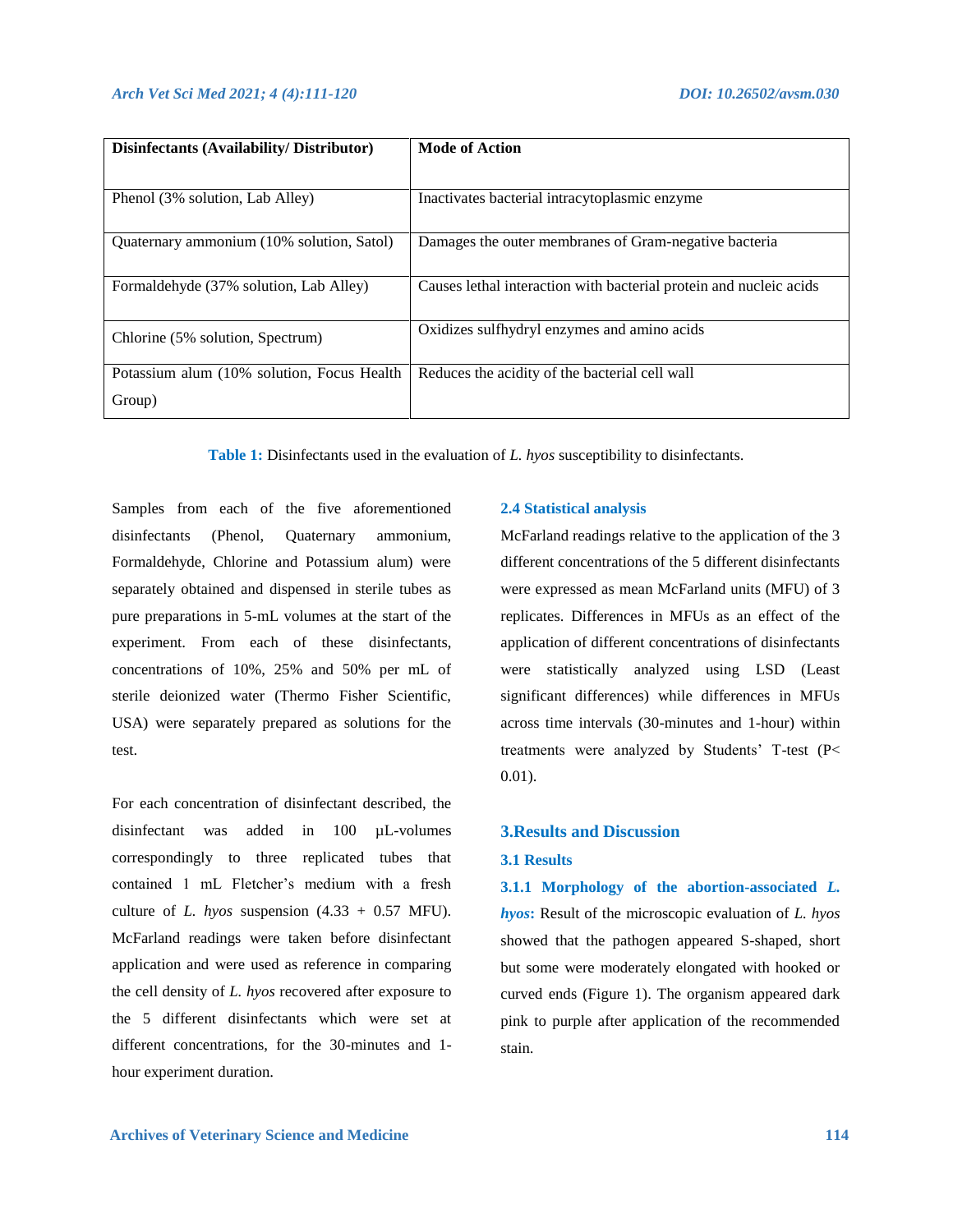

**Figure 1:** Microscopic appearance of *L. hyos* (OIO).

**3.1.2 In-vitro susceptibility of** *Leptospira hyos* **to disinfectants:** Table 2 provides a summary of the response of the test pathogen *L. hyos* to the different disinfectants applied at different concentrations, demonstrating data on cell density expressed in McFarland units (MFU). In the first 30 min, the response of *L. hyos* to phenol was marked by comparably higher *L. hyos* MFU associated with the application of 10 and 25% phenol compared to significantly lower MFUs obtained with a higher phenol (50%) concentration. The susceptibility of *L. hyos* to quaternary ammonium was also marked by comparably higher MFUs relative to the application of 10 and 25% quaternary ammonium in contrast to the significantly lower MFU obtained as a result of the application of a higher quaternary ammonium (50%) concentration. Higher *L. hyos* MFU was also associated with the application of 10% formaldehyde in differentiation to the significantly lower MFU

obtained as a result of the application of a higher formaldehyde (25%) concentration, with the least MFU related to the application of the highest formaldehyde (50%) concentration. A trend marked by significantly higher *L. hyos* MFU was linked to the application of chlorine at a concentration as low as 10% and lower MFU associated with 25% chlorine, with the least MFU recorded with a high chlorine concentration of 50%. The application of potassium alum at 10 and 20% concentrations contributed to comparable and yet significantly higher *L. hyos* MFU contrary to nil MFU associated with the application of 50% potassium alum. The foregoing MFU data taken after 30-minutes exposure of the test pathogen *L. hyos* to phenol, quaternary ammonium, formaldehyde, chlorine and potassium alum prepared at the described concentrations, highlight the participation of disinfectant concentration on the disinfectant action of the disinfectants on *L. hyos*.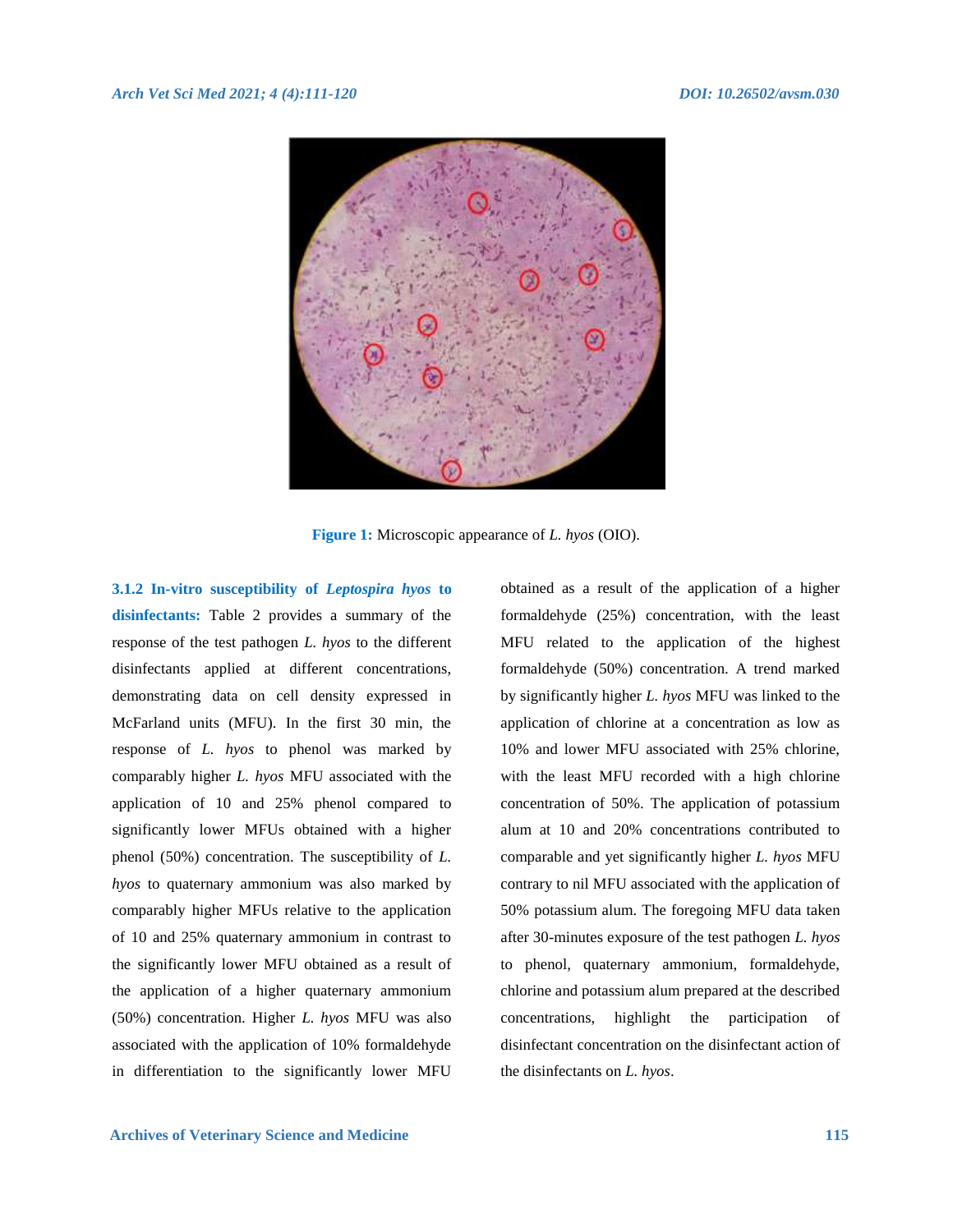| Disinfectant (Availability/            | Concentration (%, in     | <b>Duration of Interaction</b> |                  |
|----------------------------------------|--------------------------|--------------------------------|------------------|
| Packaging)                             | sterile Deionized water) | <b>30 min</b>                  | 1 <sub>hr</sub>  |
| Phenol (3% solution)                   | 10                       | $1.66 \overline{(0.12)^{a,x}}$ | $0.00(0.00)^{y}$ |
|                                        | 25                       | $1.66(0.12)^{a,x}$             | $0.00(0.00)^y$   |
|                                        | 50                       | $0.44(0.09)^{b,x}$             | $0.00(0.00)^{y}$ |
| Quaternary ammonium                    | 10                       | $2.00(0.16)$ <sup>ab,x</sup>   | $0.00(0.00)^y$   |
| (10% solution)                         | 25                       | $2.22(0.09)^{a,x}$             | $0.00(0.00)^y$   |
|                                        | 50                       | $1.44(0.04)^{b,x}$             | $0.00(0.00)^{y}$ |
| Formaldehyde (37% solution)            | 10                       | $1.66(0.02)^{a,x}$             | $0.00(0.00)^{y}$ |
|                                        | 25                       | $1.33(0.02)^{b,x}$             | $0.00(0.00)^{y}$ |
|                                        | 50                       | $0.66(0.02)^{c,x}$             | $0.00(0.00)^{y}$ |
| Chlorine (5% Sodium hypochlorite)      | 10                       | $1.22(0.02)^{a,x}$             | $0.00(0.00)^{y}$ |
|                                        | 25                       | $0.77(0.12)^{b,x}$             | $0.00(0.00)^y$   |
|                                        | 50                       | $0.33(0.08)^{c,x}$             | $0.00(0.00)^{y}$ |
| Potassium alum (10% Potassium<br>Alum) | 10                       | $1.33(0.03)^{a,x}$             | $0.00(0.00)^{y}$ |
|                                        | 25                       | $1.11(0.24)$ <sup>ab,x</sup>   | $0.00(0.00)^{y}$ |
|                                        | 50                       | $0.00(0.00)^{b,x}$             | $0.00(0.00)^{y}$ |
| Fletcher's medium (Reference           |                          | $4.33(0.57)^{x}$               | $4.24(0.53)^{x}$ |
| control)                               |                          |                                |                  |

**Table 2:** Cell density (MFUs) of *L. hyos* in response to its exposure to the different concentrations of disinfectants at indicated durations of interaction. Values represent the mean (± standard deviation) cell density of *Leptospira hyos* expressed as McFarland units (MFU) recovered after the application of different disinfectants given at different concentrations at specified duration of interaction. MFU of 0.5 is equivalent to 1.5 x 108 CFU/ml; 1.0 MFU/3.0 x 108 CFU/ml; 2.0 MFU/6.0 x 108 CFU/ml; 3.0 MFU/9.0 x 108 CFU/ml; 4.0 MFU/12.0 x 108 CFU/ml; 5.0 MFU/15 x 108 CFU/ml; 6.0 MFU/18.0 x 108 CFU/ml; 7.0 MFU/21.0 x 108 CFU/ml; 8.0 MFU/24.0 x 108 CFU/ml; 9.0 MFU/27.0 x 108 CFU/ml; and 10.0 MFU/30.0 x 108 CFU/ml. a, b, c (significant differences in cell density as an effect of the concentrations of each disinfectant in a given time point, P<0.01). x, y (significant differences in cell density as an effect of the duration of interaction between pathogen and the disinfectants (30 min and 1 hour,  $P<0.01$ ).

The time in monitoring the effect of the same disinfectants was extended for another 30 minutes to complete a 1-hour data. Data in Table 2 demonstrate nil *L. hyos* MFUs recorded and related with the application of phenol, quaternary ammonium, formaldehyde, chlorine and potassium alum prepared at 10%, 25% and 50% concentrations. These data demonstrate significantly reduced mean *L. hyos*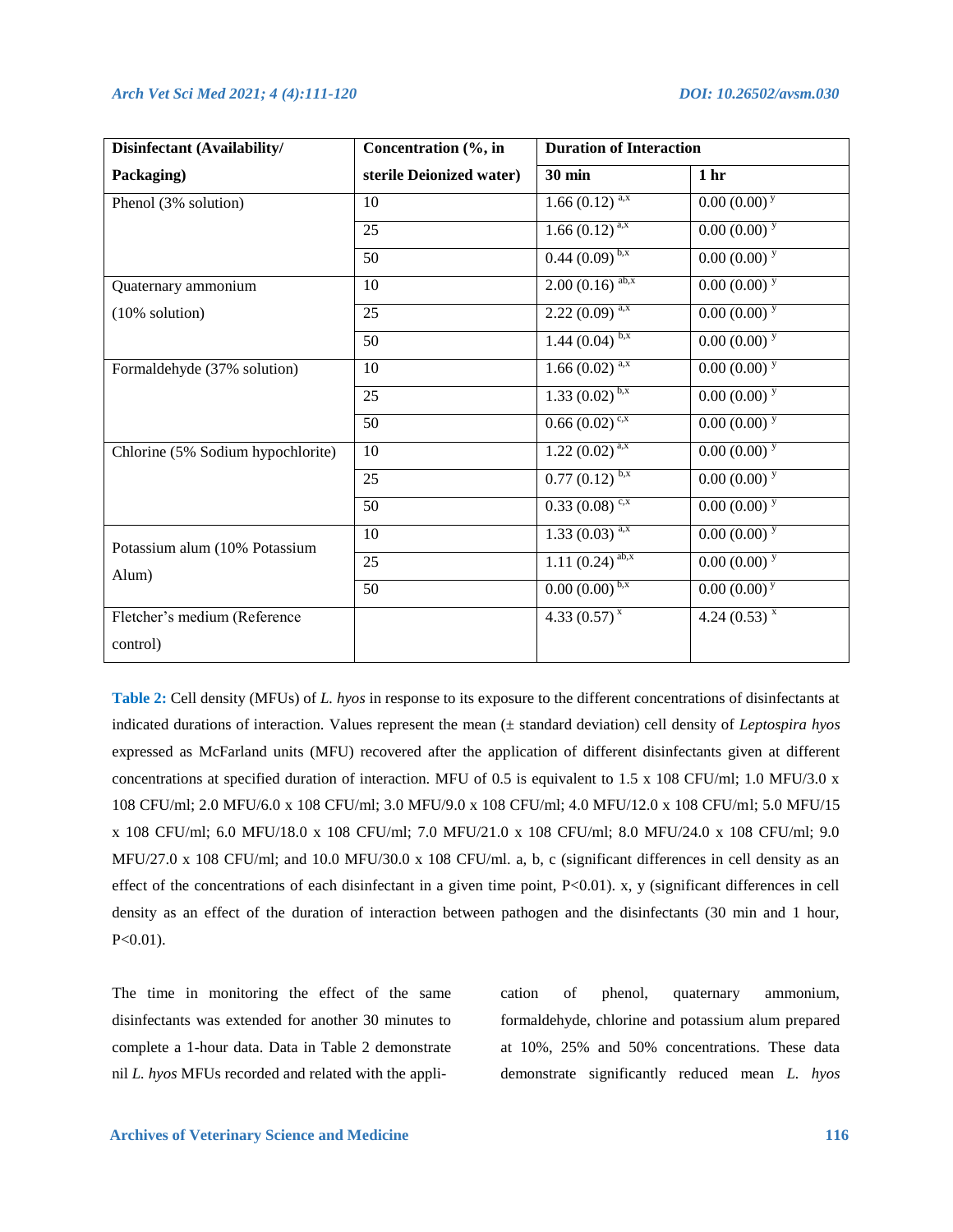MFUs as a result of the application of phenol, quaternary ammonium, formaldehyde, chlorine and potassium alum, prepared at 10%, 25% and 50% concentrations, compared to data obtained after the first 30-minute exposure. These data also demonstrate the contribution of duration of exposure on the disinfectant action against *L. hyos*.

## **4. Discussion**

The study explored the susceptibility of *L. hyos* to disinfectants as an adjunct procedure after determining the responses of the same swine abortionassociated pathogen to antibiotics [5]. Researchgenerated information are extremely needed in order to draw a basis in giving treatment in the form of antibiotics or as a disinfection control strategy in animal production units.

The study involved evaluation of the responses of *L. hyos* to a set of disinfectants that included phenol which inactivates bacterial intracytoplasmic enzymes; quaternary ammonium that impairs outer membranes of Gram-negative bacteria; formaldehyde that reportedly causes lethal interaction with bacterial protein and nucleic acids; chlorine that oxidizes bacterial sulfhydryl enzymes and amino acids; and potassium alum that reduces the acidity of bacterial cell walls, all prepared at 10%, 25% and 50% concentrations, where bacterial cell densities were monitored post-exposure to the disinfectants as a measure to determine disinfectant action on the test pathogen at specified periods of observation.

It has been established that both disinfectant concentration and duration of exposure determine the susceptibility of *L. hyos* to disinfectant action. It was

found out that high disinfectant concentrations were generally related to low cell densities of recovered *L. hyos* which were expressed as MFUs, correspondingly pointing to a greater microbial death as a result of disinfectant action. Some differences in disinfectant action were, however, noted. Some disinfectants like phenol, quaternary ammonium and potassium alum have lower concentrations (10 and 25%) that can comparably exert a disinfectant action on *L. hyos*. Other disinfectants like formaldehyde and chlorine exert significantly different disinfectant action on *L. hyos* relative to the application of the 3 different concentrations of disinfectants (10, 25 and 50%). Results of the study provided a way in defining a 10% disinfectant concentration as the MIC (minimum inhibitory concentration) for all the 5 disinfectants tested against *L. hyos*. It was also found out that the 5 disinfectants exert their optimum disinfectant action

Efforts intended to identify effective disinfectants against Leptospira spp. in different work settings have been undertaken by many researchers. One of these studies includes a study [7] which reportedly inactivated Leptospira spp. with formalin and phenol combination although concentrations of the disinfectants were not discussed. The effectiveness of disinfectants was reportedly tested [8] in a study where urine of dogs with leptospirosis were inactivated with by 10% bleach solution. The effect of chlorine against Leptospira spp. in soil and water habitats was reportedly tested by a group of researchers [9] who described the effective elimination of Leptospira spp. by 2% chlorine solution. Researchers at the Center for Food Security and Public Health [10] reported that Leptospira spp.

on *L. hyos* within the first 30-minutes exposure time.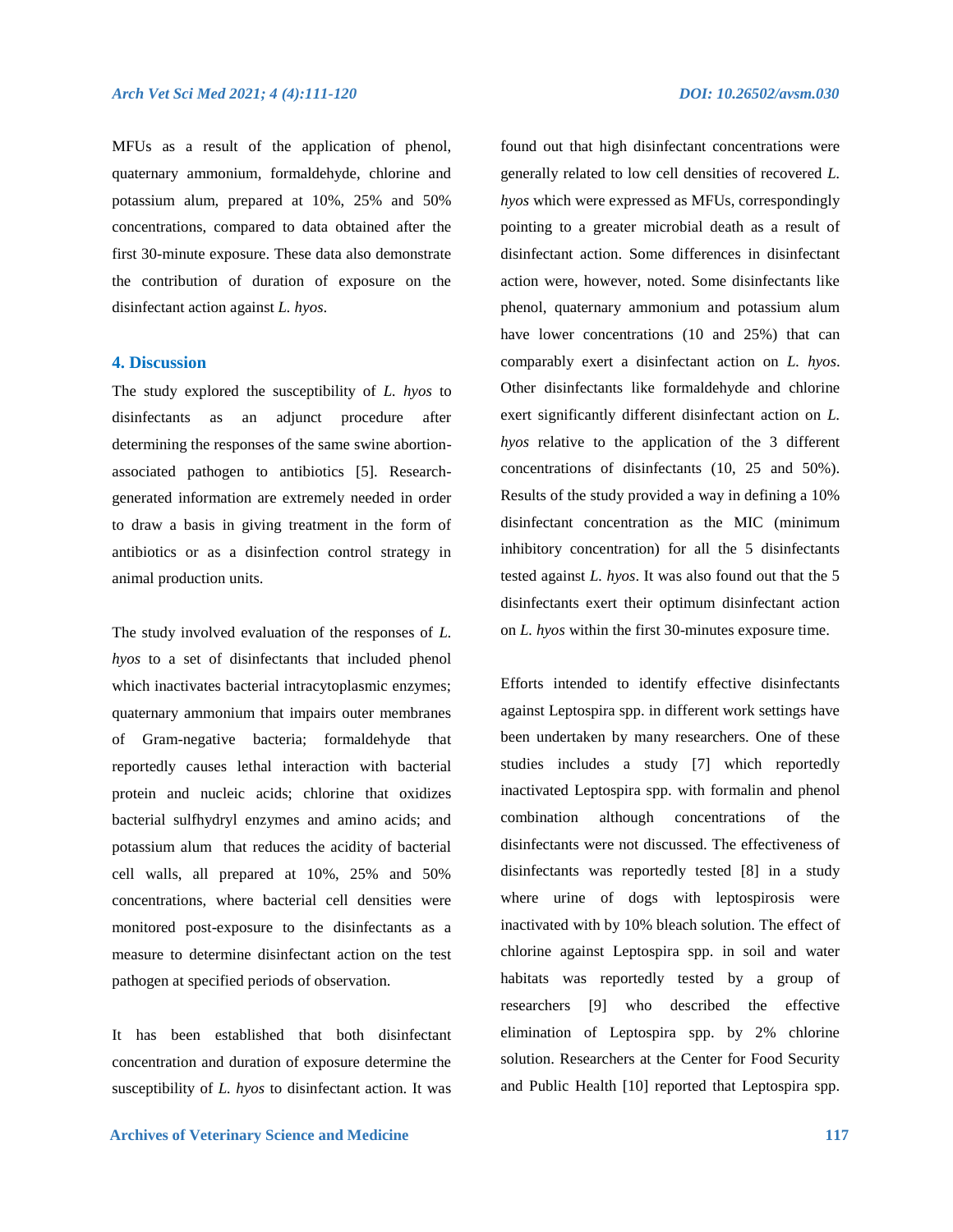in moist heat can be inactivated by disinfectants similarly used in this study like 1% sodium hypochlorite, quaternary ammonium disinfectants and formaldehyde in addition to other disinfectants like 70% ethanol, iodine-based disinfectants, hydrogen peroxide and glutaraldehyde applied for 15 minutes, which were quite different from the duration of exposure undertaken in the present study.

The effect of disinfectants on leptospires was also tested in another study [11] which reportedly used 2 mL solution of calcium hypochlorite containing active chlorine in a concentration that ranged from 2 to 250 mg/L against one drop of a 4 to 6-day culture of Leptospira icterohaemorrhagiae or L. grippotyphosa in Korthof medium which were later determined by sub-inoculation and microscopic examination. In a similar experiment [12], 0.1% sodium hydroxide solution reportedly killed all the Leptospira spp. in 20 seconds.

There are no recent studies that described the susceptibility of Leptospira spp. to potassium alum. However, there are studies that describe the effectiveness of potassium alum in inactivating some Gram-negative and Gram-positive bacteria. In another study [13], it was reported that white alum was potent against Escherichia coli O157:H7 at a concentration above 1% which described the effect in a dose- and time-dependent manner. The work of other researchers [14] reported the effectiveness of bisquaternary ammonium on hospital isolates of Pseudomonas aeruginosa based on bactericidal effects and toxicity in human epithelial cells using lactate dehydrogenase release (LDH). The study of other researchers [15] described the use of phenol

compounds as anti-bacterials which exert antimicrobial activities that denature and coagulate proteins in a wide range of Gram-positive and Gramnegative bacteria.

The application of potassium alum against *Leptospira hyos* in this study is a new finding as the potential of potassium alum as a disinfectant is not widely explored. This is a chemical that can be acquired over the counter which can be applied as a disinfectant in farm premises at 10% MIC-defined concentration to minimize *L. hyos* infections that can be acquired through contamination of farm premises.

#### **5. Conclusion**

A report that discussed the susceptibility of the swine abortion-associated *L. hyos* to disinfectants with different mechanisms of action was made. The significant reduction of cell densities relative to the application of disinfectants at described concentrations and at different duration of exposure, and the identification of the MICs of the disinfectants provide a basis in giving a recommendation for a control program against *L. hyos* in swine farms.

### **Acknowledgement**

This work was undertaken with the assistance of the Veterinary Microbiology Section, College of Veterinary Science and Medicine, Central Luzon State University, Philippines.

# **Conflict of Interest**

No conflict of interest exists among the authors relative to the submission of this paper for publication.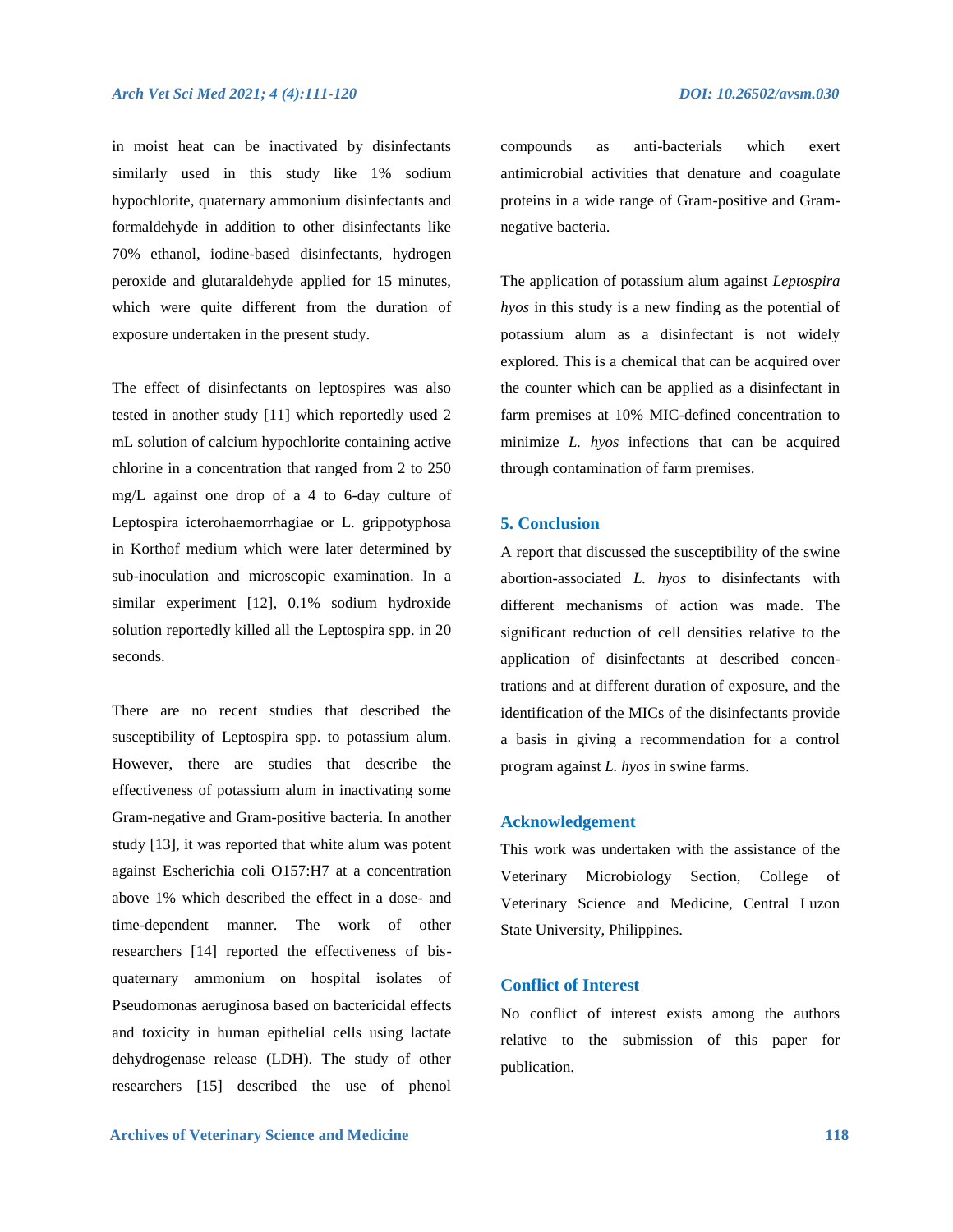### **References**

- 1. Adler B, de la Pena MA. Leptospira and Leptospirosis. Veterinary Microbiology 140 (2010): 287-296.
- 2. Lau CL, Smythe LD, Craig SB, et al. Climate change, flooding, urbanization and leptospirosis: fueling the fire? Transactions of the Royal Society of Tropical Medicine and Hygiene 104 (2010): 631-638.
- 3. Mason MR, Encina C, Sreevatsan S, et al. Distribution and diversity of pathogenic Leptospira species in peridomestic surface waters from South Central Chile. PLoS Neglected Tropical Diseases 10 (2016): 8.
- 4. Levett PN, Branch SL, Whittington CU, et al. Two methods for rapid serological diagnosis of acute leptospirosis. Clinical Diagnostic Laboratory Immunology 8 (2001): 349-351.
- 5. Garcia GG, Dioses MI. The involvement of Leptospira spp. in swine abortion and susceptibility of the pathogen to antibiotics. Archives in Veterinary Science and Medicine 4, 3 (2021): 71-84.
- 6. Ryu E. A simple method for staining Leptospira and Treponema. Japanese Journal of Microbiology 7, 2 (1963): 81-85.
- 7. Baskerville A. Histopathological aspects of diagnosis of leptospirosis. Current Topics in Veterinary Medicine and Animal Science 36 (1986): 33-43.
- 8. Guerra M. Leptospirosis. Journal of American Veterinary Medical Association 234 (2009): 472-477.
- 9. Yuwvaranni S, Thiruvengadam S. Distribution, isolation, identification,

characterization and effect of Chlorine, Antibiotics and herbs on bacterial genus Leptospira in Chennai. International Journal of Chemical Sciences 8, 5 (2010): S520- S526.

- 10. Researchers at the Center for Food Security and Public Health (2013).
- 11. Kmety E, Keleti J. The effect of disinfectants on leptospires. Ceskoslovenska Epidemiologie Mikrobiologie 5, 6 (1978): 295-300.
- 12. Heuer C, Wilson PR, Bensc hop J, et al. Leptospirosis - a rising public health hazard? Proceedings of the Food Safety, Animal Welfare and Biosecurity Branch. New Zealand Veterinary Association 273 (2008):101-106.
- 13. Shahriari R, Salari S, Shahriari S. In vitro study of concentration-effect and time-course pattern of white alum on Escherichia coli 0157:H7 growth. African Journal of Traditional Complementary and Alternative Medicine 14, 2 (2017): 311-318.
- 14. Murakami K, Yumoto H, Murakami A, et al. Evaluation of the effectiveness of the potent bis-quaternary ammonium compound,  $4,4'$ - $(\alpha,\omega$ -hexamethyl-ene-dithio) bis (1octylpyridinium bromide) (4DTBP-6,8) on Pseudomonas aeruginosa. Journal of Applied Microbiology 122, 4 (2017): 893- 899.
- 15. Sabbineni J. Phenol an effective antibacterial agent. Research and Review. Journal of Medicinal and Organic. Chemistry 3, 2 (2016): 182-191.